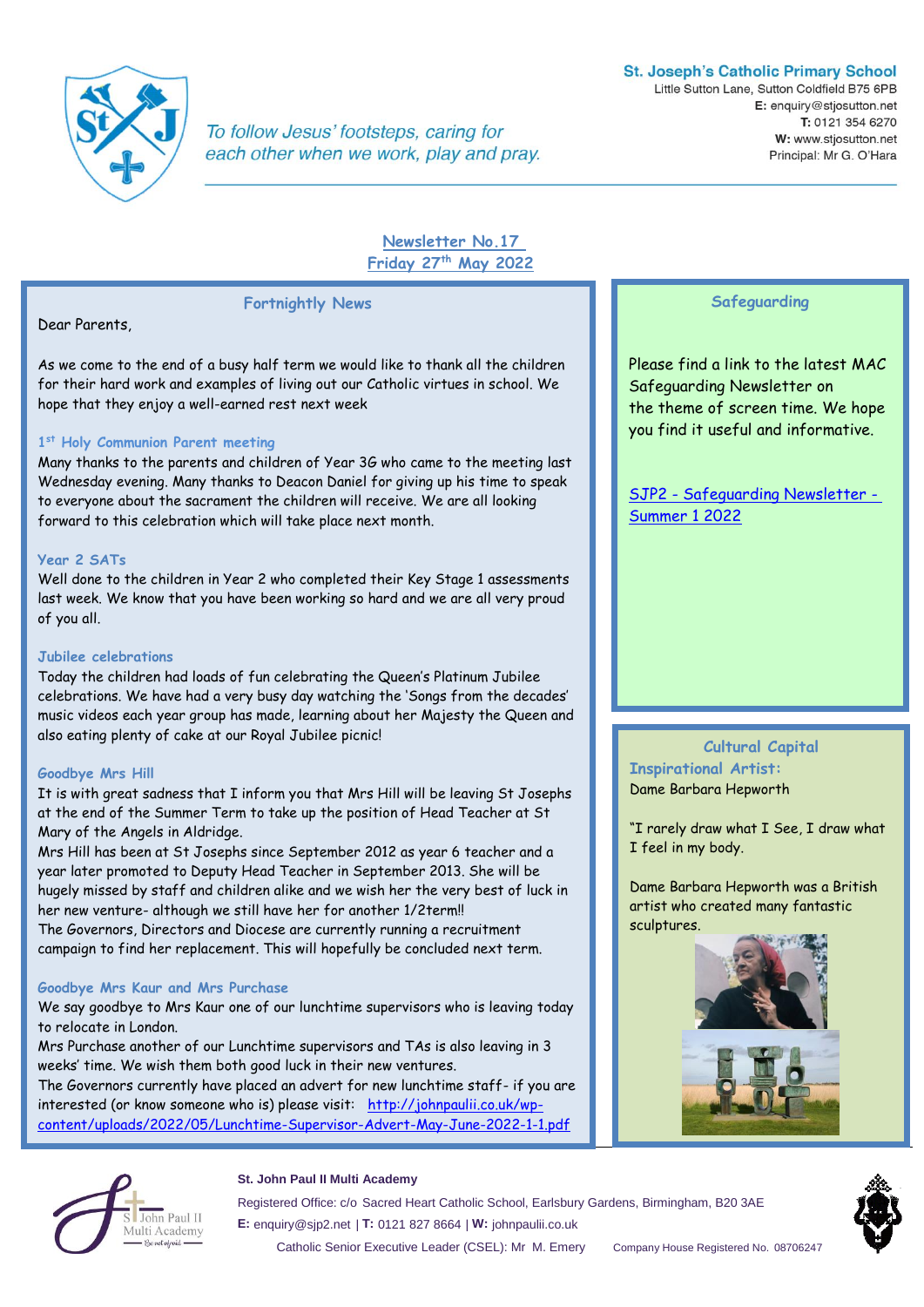

**School Drive** 

**Friday 27th May**

**Monday 6th June**

**Friday 17th June** Non-Uniform Day

**Monday 20th June**  RSHE week

**Thursday 23rd June** 

**Friday 1st July**

**Sunday 3rd July**

Puppet Show for Foundation Year

INSET Day (school closed)

Family Mass at Holy Trinity

**Week Beginning 6 th June** Year 1 Phonics Screening Check

School breaks up for half term holiday

**Monday 13th June to Wednesday 15th June**

time.

To follow Jesus' footsteps, caring for each other when we work, play and pray.

**Notices** 

**Diary** 

### **St. Joseph's Catholic Primary School**

Little Sutton Lane, Sutton Coldfield B75 6PB E: enquiry@stjosutton.net T: 0121 354 6270 W: www.stjosutton.net Principal: Mr G. O'Hara



Hail, holy Queen, Mother of Mercy. Our life, our sweetness and our hope. To thee do we cry, poor banished children of Eve. To thee do we send up our signs, Mourning and weeping in this valley of tears. Turn then, most gracious Advocate, thine eyes of mercy towards us, and after this our exile, show unto us the blessed fruit of thy womb Jesus.

O clement, O loving, O sweet Virgin Mary! Pray for us. O Holy Mother of God, that we may be made worthy of the promises of Christ

Amen.



Yours sincerely,

Mr O'Hara Mrs Hill Mrs Hill Mr Lynch

Principal Vice Principal Acting Assistant Principal



### **St. John Paul II Multi Academy**

Registered Office: c/o Sacred Heart Catholic School, Earlsbury Gardens, Birmingham, B20 3AE **E:** enquiry@sjp2.net | **T:** 0121 827 8664 | **W:** johnpaulii.co.uk Catholic Senior Executive Leader (CSEL): Mr M. Emery Company House Registered No. 08706247